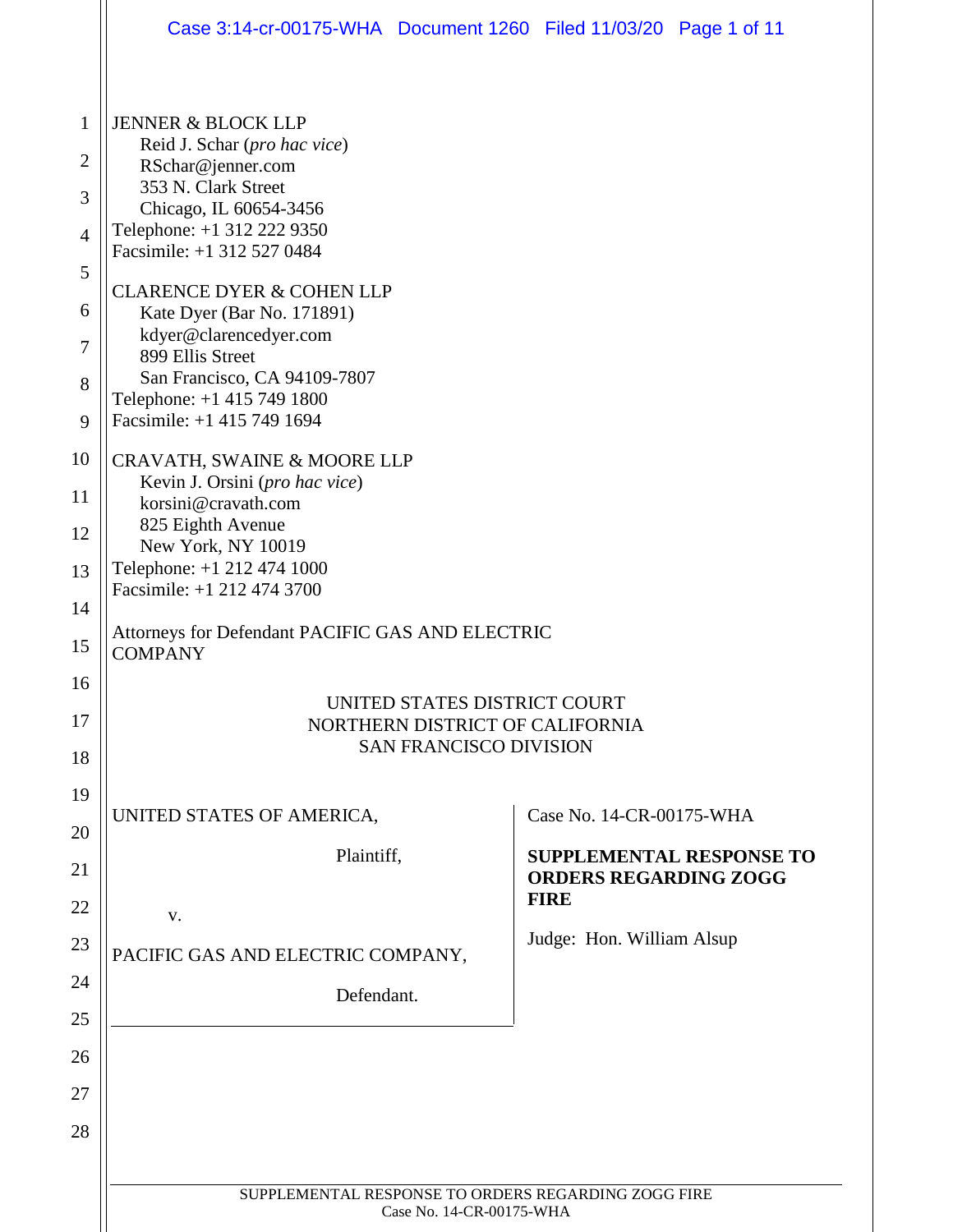1 2 3 4 5 Defendant Pacific Gas and Electric Company ("PG&E") provides below additional information responsive to the Court's October 21 and October 26, 2020 orders regarding the Zogg Fire. **I. Vegetation Management Work in the Area of Interest**  On October 26, 2020, the Court issued an order requesting the following

6 additional information:

7

8

9

10

11

12

13

14

15

16

17

18

19

20

21

22

23

24

25

"In its response on the Zogg Fire, PG&E shall state the extent to which the line in question had been cleared of vegetation within the last five years and the extent to which its records or its contractor records showed there was any vegetation that needed to be cut, but was not yet cut in the general area where equipment was seized by authorities. If this cannot be answered in time for its overall response on the Zogg Fire, then this answer may be provided as a supplement at the same time it responds to the Monitor's criticisms."

(Dkt. 1249.)

PG&E provides the following further information on vegetation management work performed in the area of interest in 2015, 2016 and 2017. PG&E previously reported on vegetation management in the area of interest performed in 2018, 2019 and 2020, and repeats certain of that information below for convenience. To be clear, when PG&E describes trees worked in the "area of interest", it is referring specifically to trees that were worked along or in the vicinity of the three specific spans of line from which CAL FIRE collected evidence, not the entire Girvan 12 kV Distribution Circuit ("Girvan Circuit") (which spans approximately 117 line miles). The area of interest is depicted in Exhibit C to PG&E's October 26, 2020 submission.

The below table summarizes tree work in the area of interest and the area surrounding those poles, as well as the entire Girvan Circuit, resulting from vegetation management patrols conducted by PG&E vegetation management contractors that occurred from 2015 to 2020. During a routine vegetation management patrol, pre-inspectors identify and prescribe work necessary to maintain compliance with regulatory requirements, including California Public Resources Code § 4293. During separate Catastrophic Event Memorandum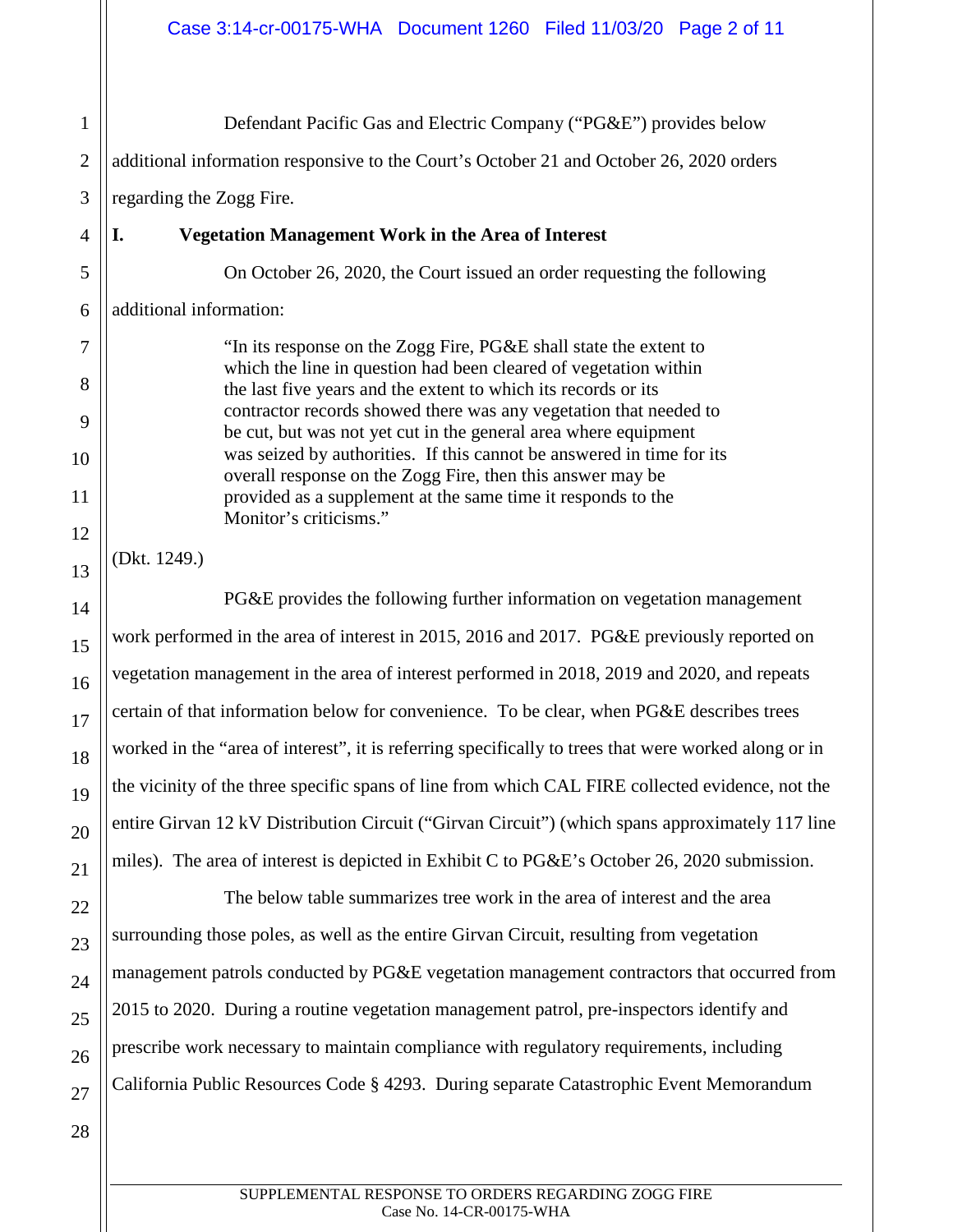2 Account ("CEMA") patrols, pre-inspectors identify and prescribe the removal or trimming of dead, dying or diseased trees.

|                           | <b>Approximate</b><br><b>Tree Units</b><br><b>Trimmed or</b><br><b>Removed on</b><br><b>Entire Circuit<sup>1</sup></b> | 3 Spans in Area of Interest and<br><b>Area Surrounding Poles</b> |                     |  |
|---------------------------|------------------------------------------------------------------------------------------------------------------------|------------------------------------------------------------------|---------------------|--|
| <b>Patrol</b>             |                                                                                                                        | <b>Trees Identified</b>                                          | <b>Type of Work</b> |  |
|                           | 2,200                                                                                                                  | 1 Live Oak                                                       | Trimmed             |  |
| June–July 2015<br>Routine |                                                                                                                        | 1 Knobcone Pine                                                  | Trimmed             |  |
|                           |                                                                                                                        | 2 Gray Pines                                                     | Removed             |  |
| <b>Mar. 2016 CEMA</b>     | $50^{2}$                                                                                                               | 4 Ponderosa Pines                                                | Removed             |  |
|                           | 1,560                                                                                                                  | 1 Live Oak                                                       | Trimmed             |  |
| June-July 2016<br>Routine |                                                                                                                        | 1 Knobcone Pine                                                  | Trimmed             |  |
|                           |                                                                                                                        | 1 Oak                                                            | Trimmed             |  |
| Mar. 2017<br><b>CEMA</b>  | 50                                                                                                                     | 1 Gray Pine                                                      | Removed             |  |
| Oct.-Nov. 2017<br>Routine | 1,970                                                                                                                  | 2 Live Oaks                                                      | Trimmed             |  |
|                           |                                                                                                                        | 2 Gray Pines                                                     | Trimmed             |  |
| Apr. 2018<br><b>CEMA</b>  | $10^3$                                                                                                                 | 1 Gray Pine                                                      | Removed             |  |

18 <sup>1</sup> Tree units reported here are approximations based on data recorded in PG&E's Project Management Database ("PMD") for "Tree Trimming Units" ("TT Units") (trees worked following identification during pre-inspections) and "Tree Trimming Adds" ("TT Adds") (additional trees worked by tree trimmers that were not identified during a pre-inspection). At this stage, PG&E has not checked tree units reported in the PMD against the original work orders and other associated paperwork.

 $2$  This figure reflects tree units worked as a result of their identification during the March 2016 CEMA patrol and does not account for a small number of tree units identified and worked as a result of supplemental patrols PG&E performed that year under the CEMA program for certain sections of the circuit in Wildland Urban Interface ("WUI") areas (defined by the U.S. Fire Administration as areas where human-made structures and infrastructure are in or adjacent to areas prone to wildfire) and Fire Hazard Severity Zones ("FHSZ") (zones of heightened wildfire hazards defined by CAL FIRE based on factors such as fuel, slope and fire weather).

 $3$  This figure reflects tree units worked as a result of their identification during the April 2018 CEMA patrol and does not account for a small number of tree units identified and worked as a result of supplemental patrols under the CEMA program for sections of the circuit in WUI areas.

28

1

3

4

5

6

7

8

9

10

11

12

13

14

15

16

17

19

20

21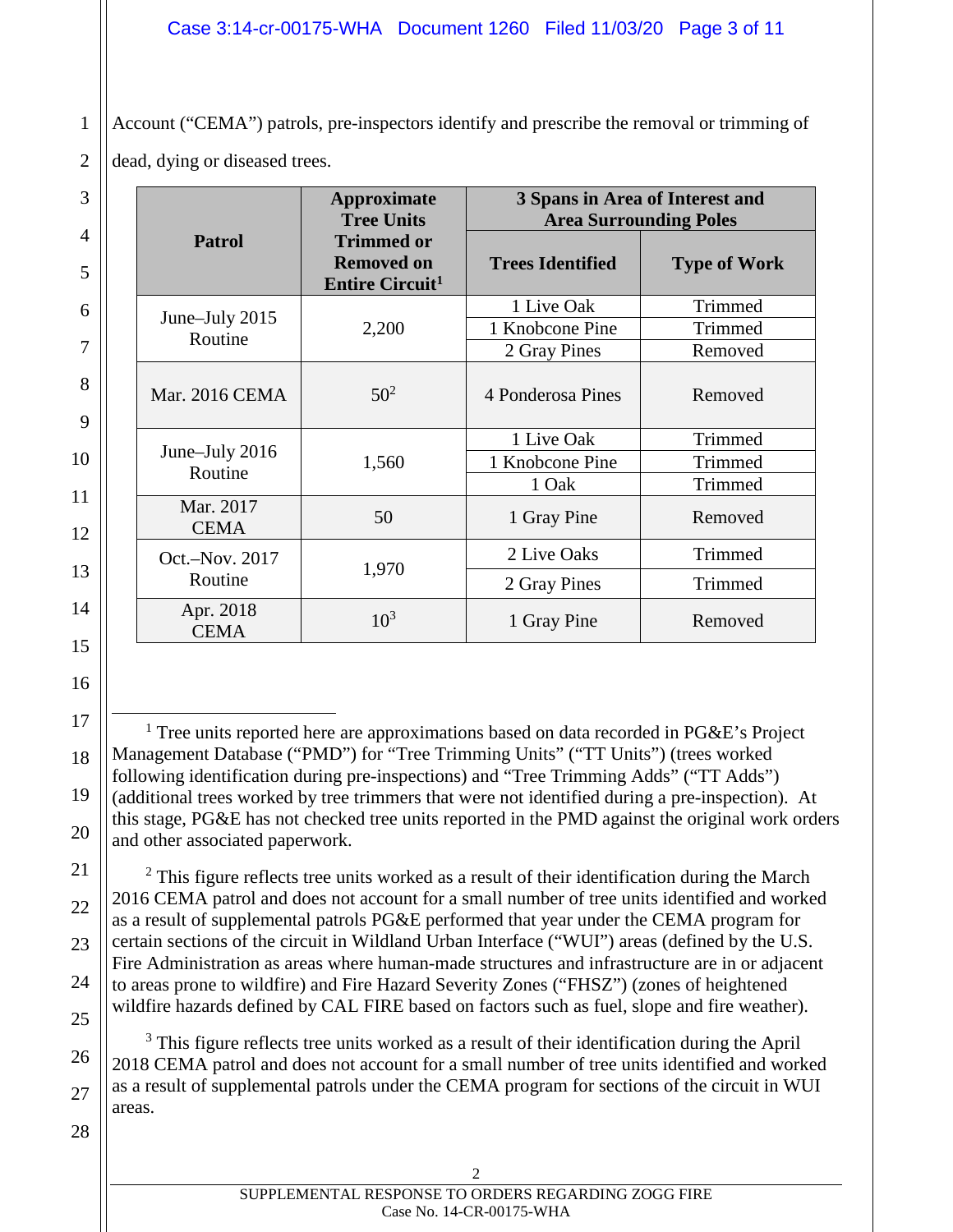|                                     | <b>Approximate</b><br><b>Tree Units</b>                                     | 3 Spans in Area of Interest and<br><b>Area Surrounding Poles</b> |                     |  |
|-------------------------------------|-----------------------------------------------------------------------------|------------------------------------------------------------------|---------------------|--|
| <b>Patrol</b>                       | <b>Trimmed or</b><br><b>Removed on</b><br><b>Entire Circuit<sup>1</sup></b> | <b>Trees Identified</b>                                          | <b>Type of Work</b> |  |
|                                     | 1,620                                                                       | 1 Gray Pine                                                      | Removed             |  |
| Oct. 2018                           |                                                                             | 1 Knobcone Pine                                                  | Removed             |  |
| Routine                             |                                                                             | 2 Live Oaks                                                      | Removed             |  |
|                                     |                                                                             | 1 Gray Pine                                                      | Trimmed             |  |
| Jan.-Feb. 2019<br>CEMA <sup>4</sup> | 140                                                                         | N/A                                                              | N/A                 |  |
|                                     | 1,370                                                                       | 2 Live Oaks                                                      | Trimmed             |  |
|                                     |                                                                             | 4 Gray Pines                                                     | Removed             |  |
| Apr. 2019<br>Routine                |                                                                             | 1 Black Oak                                                      | Removed             |  |
|                                     |                                                                             | 1 Knobcone Pine                                                  | Removed             |  |
|                                     |                                                                             | 3 Ponderosa Pines                                                | Removed             |  |
|                                     | 2,150                                                                       | 1 Canyon Live Oak                                                | Trimmed             |  |
| Mar.-Apr. 2020                      |                                                                             | 1 Black Oak                                                      | Removed             |  |
| Routine                             |                                                                             | 4 Canyon Live Oaks                                               | Removed             |  |
|                                     |                                                                             | 3 Gray Pines                                                     | Removed             |  |

As PG&E previously reported, based on its review of records, PG&E has not identified at this time any trees in the area of interest for which tree work had been prescribed but was incomplete at the time of the Zogg Fire or CAL FIRE's collection of evidence.

From July to August 2018, the Carr Fire burned over 200,000 acres in Shasta and Trinity Counties. PG&E believes the area of interest experienced fire activity as a result of the Carr Fire. Following large fires, vegetation management work is performed to address the effects of fire on vegetation. PG&E believes the records associated with post-Carr Fire vegetation management work in the area of interest are stored by a third party, Mountain G Enterprises, Inc. ("Mountain G"). On October 23, 2020, PG&E requested from Mountain G that these records be provided to PG&E as soon as possible. Mountain G has informed PG&E that it is working on the request and anticipates providing the records this week. PG&E will supplement this response once it has received the records from Mountain G and analyzed them.

<sup>4</sup> As discussed below, a separate CEMA patrol of the area of interest was not performed in 2019. The CEMA patrol conducted from January to February 2019 covered segments of the Girvan Circuit other than Zogg Mine Road.

3

28

1

2

3

4

5

6

7

8

9

10

11

12

13

14

15

16

17

18

19

20

21

22

23

24

25

26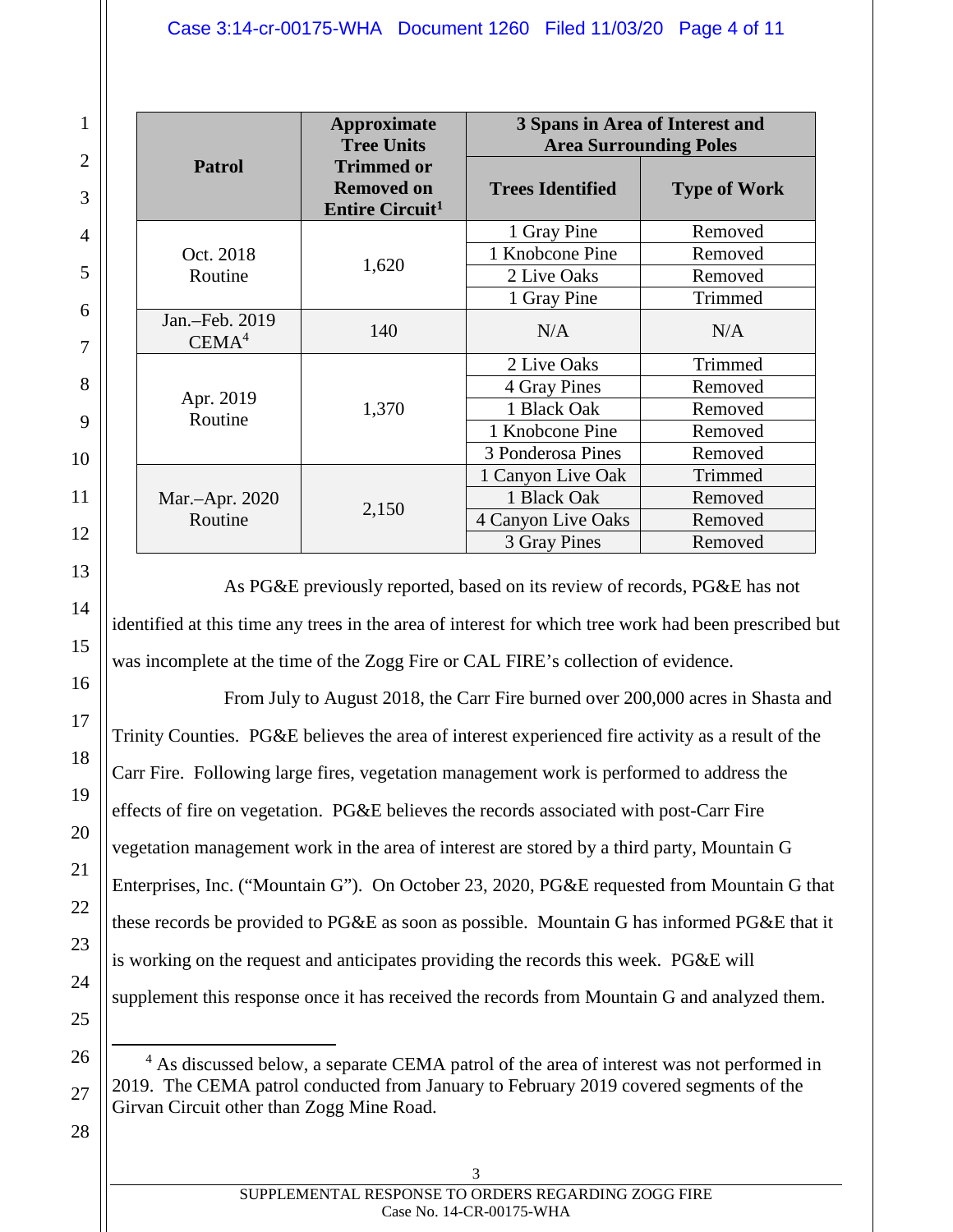1 2 3 4 5 6 7 8 9 In its October 29, 2020 order, the Court asked whether there "were additional trees identified for possible work" beyond the trees identified for work in the area of interest during the April 2018 CEMA patrol and October 2018 routine patrol. The  $six<sup>5</sup>$  trees identified for work in connection with the April 2018 CEMA patrol and October 2018 routine patrol (and to which the Court is referring) are all of the trees that were identified for work only in the area of interest and the area surrounding those poles. As reflected in the chart above, the data recorded in PG&E's Project Management Database ("PMD") indicate that approximately 1,630 trees along the entire Girvan Circuit were worked as a result of both the 2018 routine patrol and the separate CEMA patrol that year.

In its October 29, 2020 order, the Court asked the following question in reference to the April 2019 routine patrol and associated tree work: "For the 2019 patrols and work, were additional trees identified for possible work beyond the ten referenced at page 8?" (Dkt. 1256 at 5.) The 11<sup>6</sup> trees identified for work in connection with the April 2019 routine patrol (and to which the Court is referring) are those that were identified for work only in the area of interest and the area surrounding those poles. As reflected in the chart above, the data recorded in PG&E's PMD indicate that more than 1,300 trees along the entire Girvan Circuit were worked as a result of the 2019 routine patrol.

In its October 29, 2020 order, the Court asked the following question in reference to the routine patrol conducted from March to April 2020: "Given that more than 2,000 trees

<sup>6</sup> As the Court notes, PG&E's October 26 submission identified 10 trees in the area of interest and in the area surrounding the poles that were worked as a result of the 2019 routine patrol. PG&E has identified in this submission one additional tree in the area of interest (a Ponderosa Pine) that also was worked as a result of the 2019 routine patrol but was inadvertently omitted from its prior submission. PG&E interprets the Court's reference to "the ten [trees] referenced at page 8" as a reference to these 11 trees in the area of interest that were worked as a result of the 2019 routine patrol.

28

10

11

12

13

14

15

16

17

18

19

20

21

22

23

24

25

26

<sup>5</sup> PG&E's October 26 submission identified five trees in the area of interest and in the area surrounding the poles that were worked as a result of both the 2018 CEMA patrol and 2018 routine patrol. As identified in the chart above, PG&E has identified in this submission an additional tree in the area of interest (a Live Oak) that also was worked as a result of the 2018 routine patrol but was inadvertently omitted from its prior submission.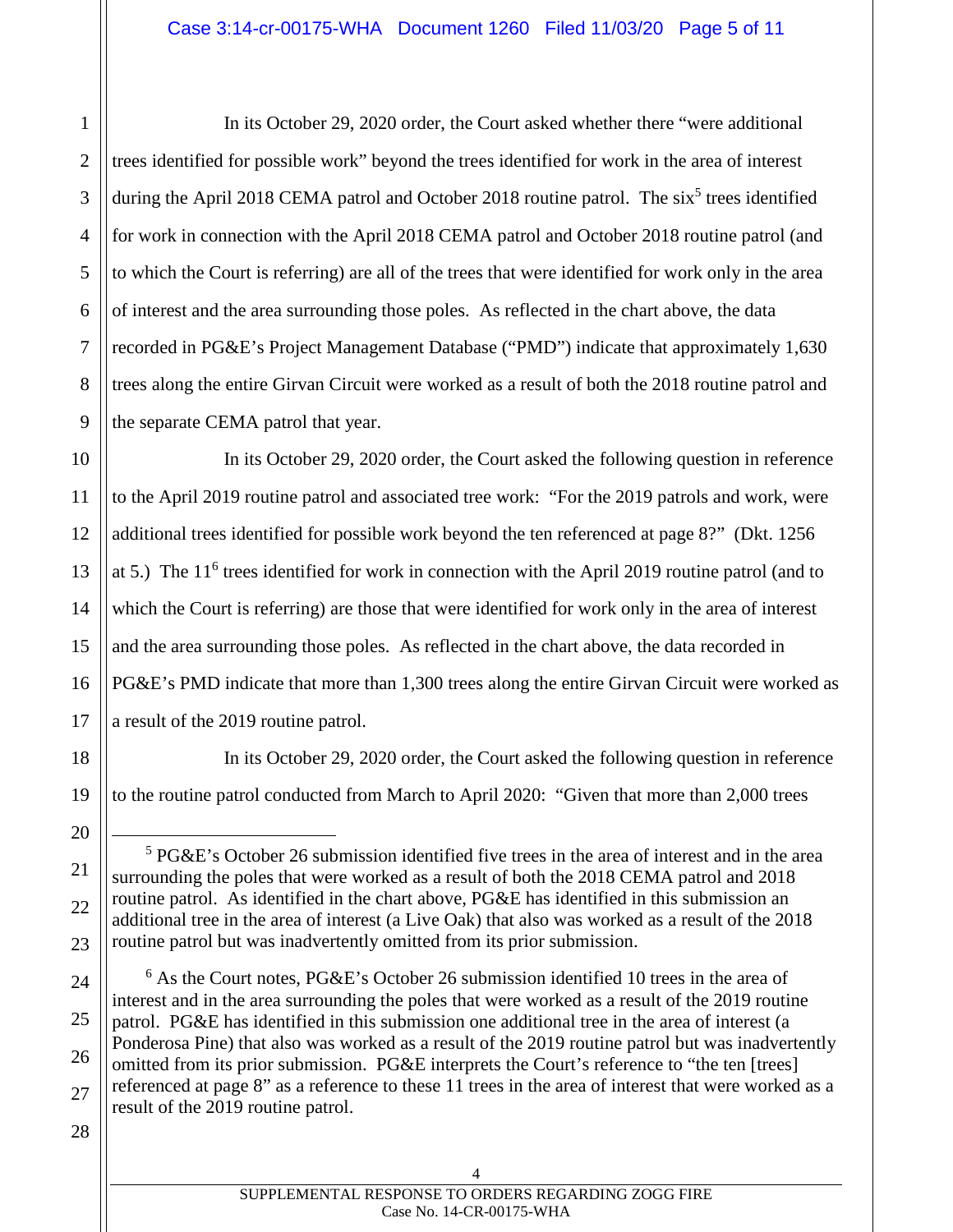2 3 4 5 6 were identified for work on the Girvan Circuit, why were only ten trees worked?" (Dkt. 1256 at 5.) The nine<sup>7</sup> trees that PG&E specifically identified for work in connection with the 2020 routine patrol (and to which the Court appears to be referring) are those that were identified for work only in the area of interest and the area surrounding those poles. As reflected in the chart above, the data recorded in PG&E's PMD indicate that more than 2,000 trees along the entire Girvan Circuit were worked as a result of the routine patrol.

As requested by the Court in its October 29, 2020 order, (Dkt. 1256 at 5), PG&E is providing as Exhibit A "reports by PG&E or CNUC or Wright Tree Service regarding the March to April 2020 patrols and work referenced at page 8" of its October 26, 2020 submission.<sup>8</sup>

10

7

8

9

11

12

13

14

15

16

17

18

19

1

## **II. 2019 CEMA Patrol of the Area of Interest**

In its October 26, 2020 response, PG&E indicated that it would update the Court on the findings of its investigation concerning the lack of a separate CEMA patrol of the area of interest in 2019. On October 29, the Court requested a further response on this issue by November 18. (Dkt. 1256.) PG&E is providing the following additional information based on PG&E records reviewed to date, and if warranted will update this response in its November 18 submission.

20 21 22 23 24  $<sup>7</sup>$  Although the Court refers to "ten trees worked" in connection with the 2020 routine patrol,</sup> (Dkt. 1256 at 5), PG&E's October 26 submission identified six trees in the area of interest and in the area surrounding the poles that were worked as a result of the 2020 routine patrol. As identified in the chart above, PG&E has identified in this submission three additional trees in the area of interest (two Gray Pines and one Canyon Live Oak) that also were worked as a result of the 2020 routine patrol but were inadvertently omitted from its prior submission. PG&E interprets the Court's reference to "ten trees worked" as a reference to these nine trees in the area of interest that were worked as a result of the 2020 routine patrol.

25 26 27 28 <sup>8</sup> Exhibit A contains the index map for the 2020 routine patrol on the Girvan Circuit (Ex. A-1); excerpts of a report from PG&E's VMD corresponding to work in the area of interest and the area surrounding the poles that was performed as a result of that patrol (Ex. A-2); work order requests for the portion of the Girvan Circuit that includes the area of interest (Exs. A-3, A-4); and a screenshot of PG&E's PMD that includes approximate figures for the number of trees worked on the Girvan Circuit in 2020 (Ex. A-5).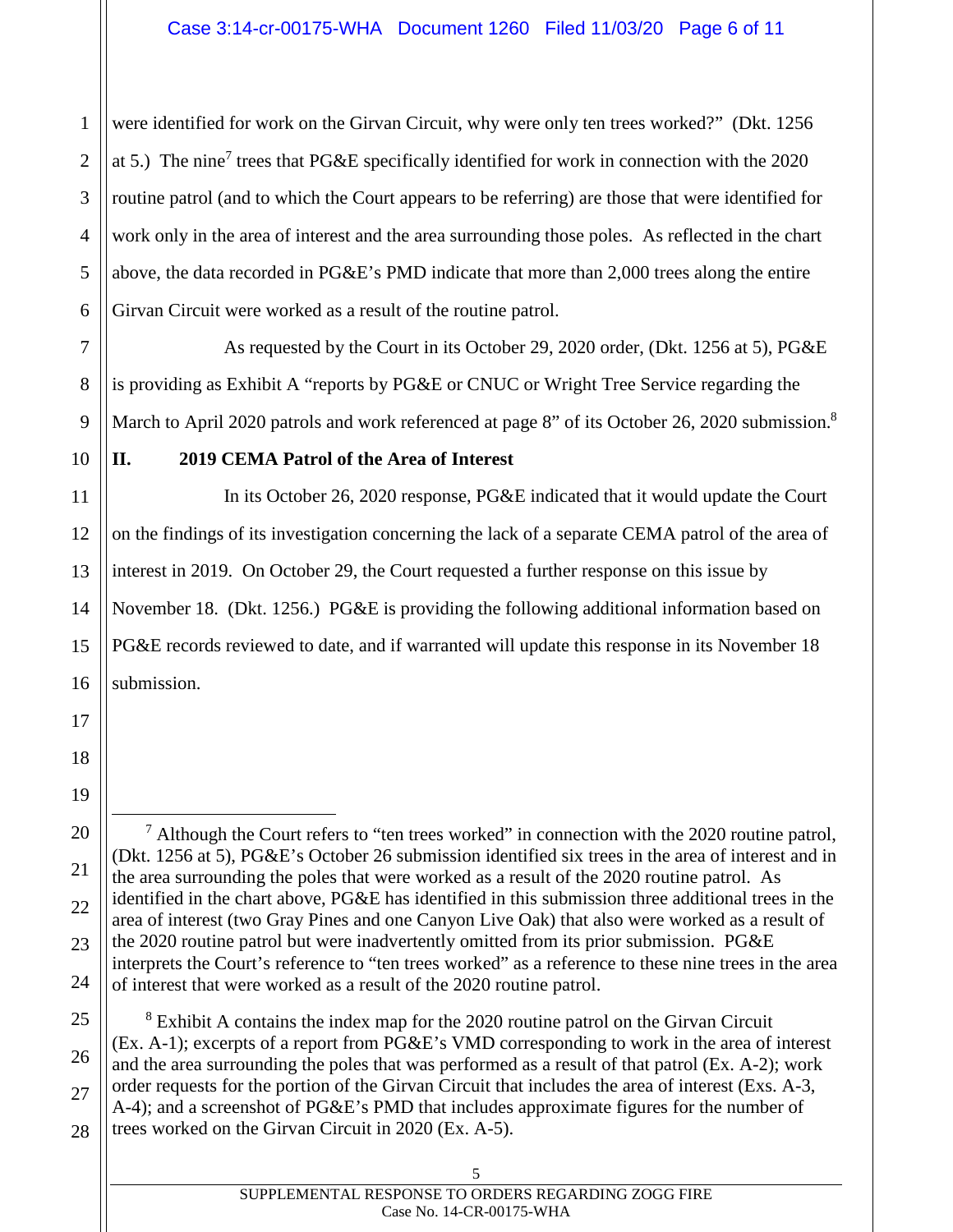1 2 As stated in PG&E's October 26 submission, PG&E's Wildfire Mitigation Plan ("WMP") for 2019 included a target to complete 100% of drought and tree mortality CEMA patrols by the end of 2019. CEMA patrols are supplemental inspections for dead, dying or diseased trees on certain circuits. CEMA patrols are performed in addition to PG&E's annual routine vegetation management patrols, during which pre-inspectors similarly look for dead, dying or diseased trees, but also identify other work to meet regulatory requirements, including maintaining radial clearances from conductors.

11 12 13 PG&E did not meet its 100% completion target for separate CEMA patrols, as previously reported. Specifically, on January 15, 2020, PG&E reported to the Court and the CPUC that it had completed 81% of all planned CEMA patrols for 2019 on a mileage basis. (Dkt. 1132 at 7.) On April 7, 2020, PG&E publicly filed a WMP compliance report with the CPUC that updated the percentage of completed CEMA patrols to 76%, among other updates.<sup>9</sup> A copy of the compliance report is attached as Exhibit  $B<sup>10</sup>$ .

21 22 23 24 25 26 27 28  $10$  For 2019, there were more than 40,000 line miles in the CEMA scope associated with more than 2,000 distinct CEMA projects (each associated with a CEMA patrol on a circuit segment). Completed routine and CEMA patrols are documented in the signed paper maps maintained by PG&E's field offices. Information about the patrols is also input into PG&E's electronic Project Management Database or "PMD". The 76% estimate of completed CEMA miles in 2019 was based on a review of PG&E's PMD for CEMA projects. In making that estimate, PG&E excluded miles associated with CEMA projects where no trees were identified for work and the projects had the same starting date for the patrol and tree trimming work. On re-review of this estimate, PG&E has determined that it was both overinclusive and underinclusive. The methodology counted as incomplete some CEMA patrols that comments recorded for the project indicated had been completed. It also counted as complete certain other CEMA patrols that comments indicated were not completed. Accordingly, PG&E has since used a different method to estimate the total CEMA miles patrolled in 2019. That method involved

14

<sup>15</sup> 16 17 18 19 20 <sup>9</sup> As stated in the WMP compliance report filed with the CPUC on April 7, 2020, the other updates were as follows: "1.2 Transmission Corrective Actions: Validated Work Completion updated from 93% to 91%; 1.7 Distribution Corrective Actions: Validated Work Completion updated from 96% to 97%; 3.2 EVM Circuit Miles: Validated Work Completion updated from 103% to 102%; 3.3 & 3.5 CEMA Inspections: Validated Work Completion updated from 81% to 76%; and 6.1 Response, Recovery and Restoration: year-end status updated to purple 'Completed Late' from blue 'Completed'; while rebuild and recovery plans were operationally in place by June 1, 2019, PG&E updated its wildfire response and post-incident recovery capabilities, documented in the Company Emergency Response Plan (CERP) as of September 26, 2020." (Ex. B.)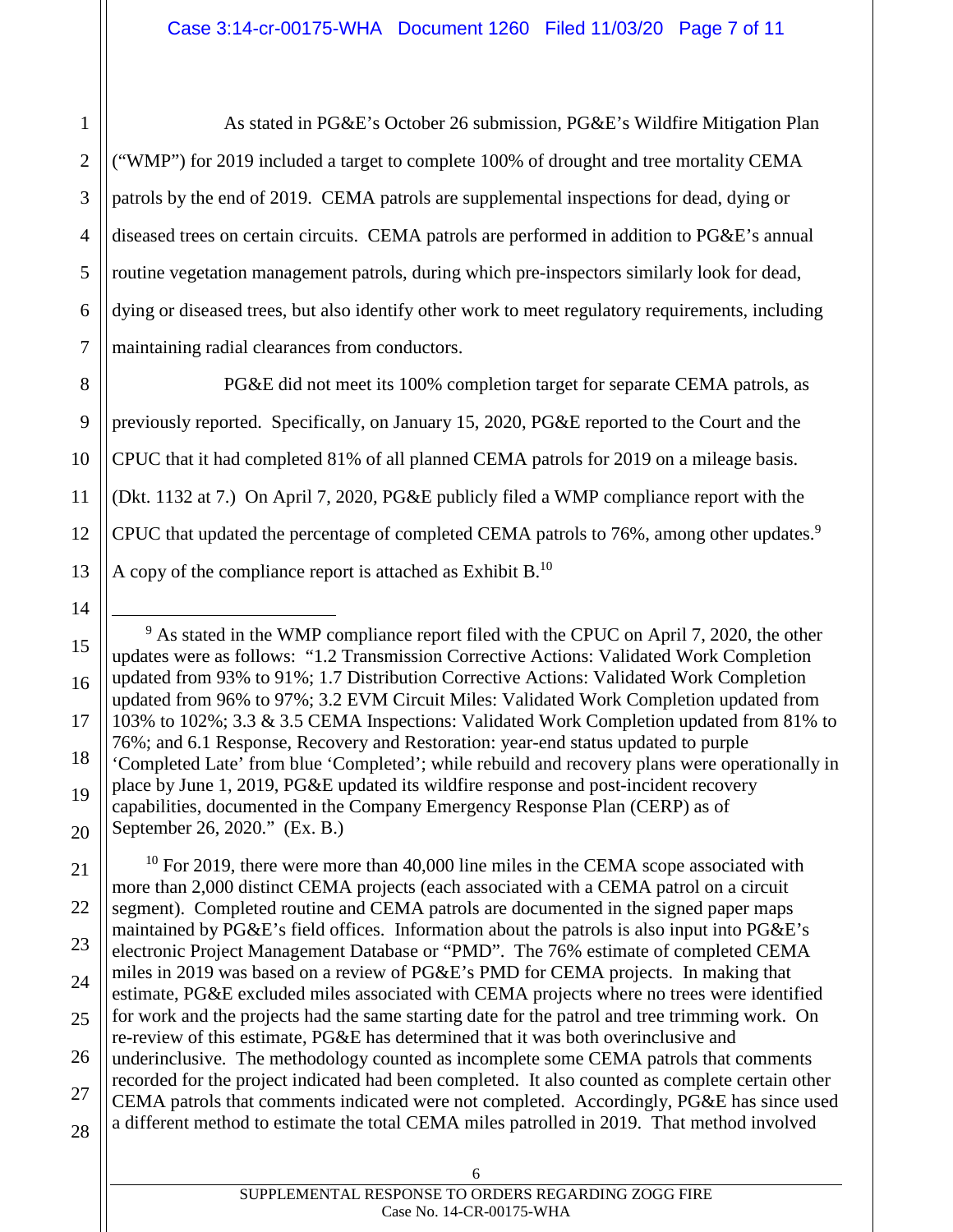PG&E's scheduling of vegetation management patrols underwent significant change in 2019, and those changes affected the Girvan Circuit. The impetus for the changes was an effort to prioritize routine vegetation management work based on wildfire risk.

1

2

3

4

5

6

7

8

9

10

11

12

13

15

16

17

18

19

20

21

24

PG&E subjects all distribution circuits to an annual vegetation management patrol. In more recent years, certain circuits have been subjected to additional CEMA patrols. Prior to 2019, the timing of the routine vegetation management patrol was driven in large part by practical and operational considerations. For example, a circuit in the Sierras might present a high fire threat, but be subjected to a vegetation management patrol during or after fire season because, among other things, the circuit would typically be covered in snow for the beginning part of the year. Following the 2018 Camp Fire, PG&E sought to prioritize routine vegetation management patrols for high fire-risk circuits so that they occurred before fire season.

14 PG&E believes completing routine patrols of circuits in higher-risk areas before fire season is an important benefit that will reduce risk going forward. The Girvan Circuit along Zogg Mine Road is an example—in 2019 and 2020, a large amount of tree work was identified and completed as a result of the routine patrol *before* fire season, rather than during or after fire season as had happened in prior years. Transitioning to a new schedule amid ongoing work in 2019 created unique scheduling challenges in 2019, including for CEMA patrols.

As stated in PG&E's prior submission, based on PG&E's records, the specific area of interest on the Girvan Circuit did not receive a separate CEMA patrol in 2019. The facts currently known to PG&E based on its records are as follows.

22 23 PG&E tracks patrols of the section of the Girvan Circuit that includes the area of interest using a specific project number for "Zogg Mine Road". As noted above, for 2017 and 2018, routine patrols of the Zogg Mine Road area—including the area of interest—were

<sup>25</sup> 26 27 28 reviewing the comments associated with each CEMA project for which no tree work was prescribed. Specifically, PG&E reviewed its PMD and excluded any CEMA projects where no trees were identified for work and there was either a comment that the CEMA project was not completed or a comment that did not affirmatively indicate that the patrol was completed. Application of this method yielded the same estimate: as reported to the CPUC in April 2020, approximately 76% of all CEMA miles in 2019 were completed.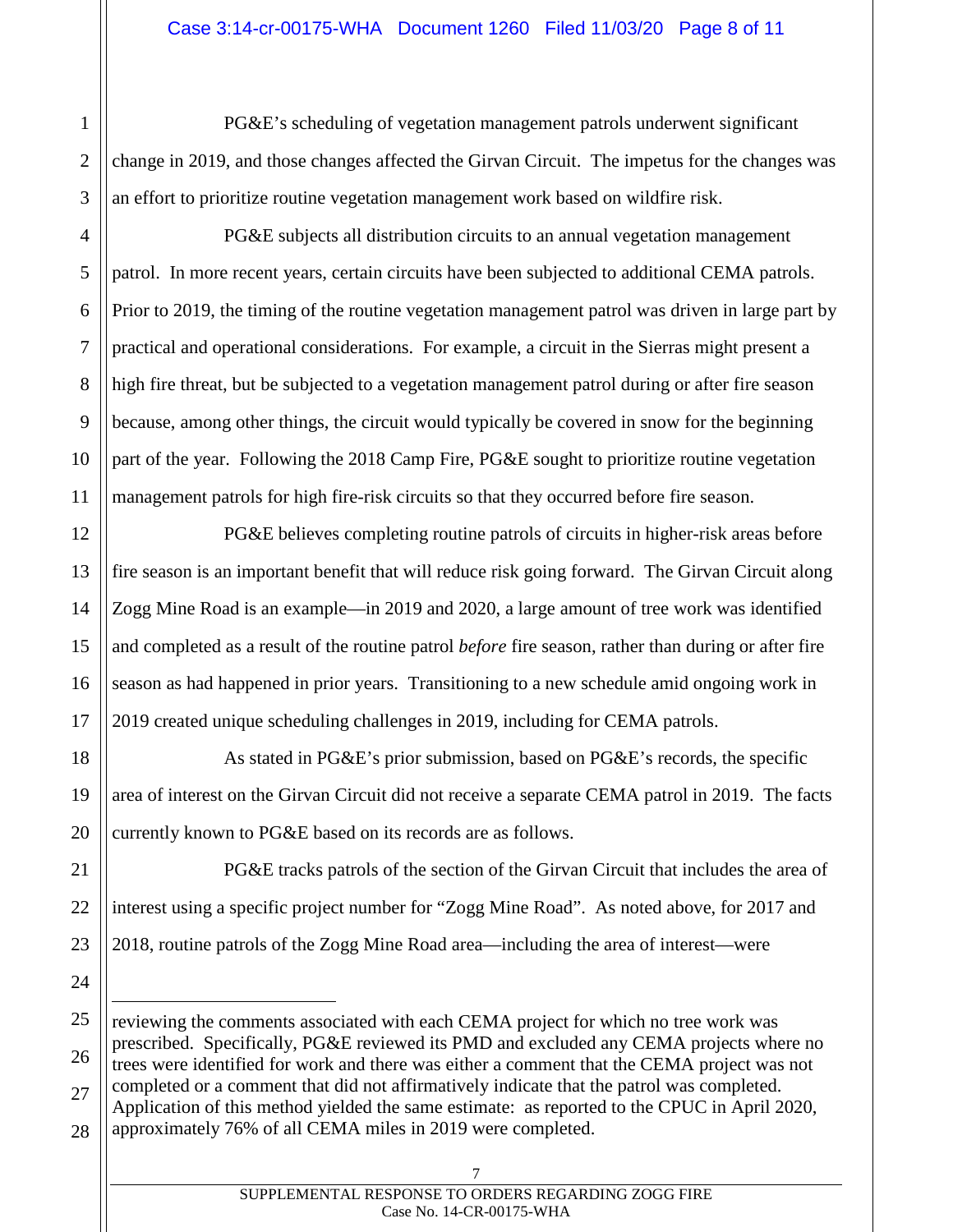1 2 3 conducted in the last quarter of the year (October or November). CEMA patrols of the Zogg Mine Road were offset from the routine patrols by approximately six months and occurred in the earlier part of the year (March in 2017 and April in 2018).

6 The last routine patrol of the Zogg Mine Road area before 2019 occurred in October 2018. Absent changes to the routine patrol schedule for 2019, the CEMA patrol for this section of the Girvan Circuit likely would have occurred in the March to April time period, as it had in 2017 and 2018.

In early 2019, as a result of PG&E's risk-informed changes to the routine patrol schedule, the routine patrol of the Zogg Mine Road area was brought forward from the later part of the year and scheduled for May 2019. Entries in PG&E's Project Management Database indicate that a PG&E contractor (a database management specialist) made corresponding changes to the start dates for both the routine and CEMA patrols of the Zogg Mine Road area of the Girvan Circuit. An entry in PG&E's Project Management Database for January 29, 2019 indicates that the database management specialist changed the start date of the routine patrol for the Zogg Mine Road area of the Girvan Circuit to May 27, 2019—much earlier in the year than had been the case for 2017 and 2018. Another database entry for March 12, 2019 indicates that the same database management specialist changed the start date of the CEMA patrol of the Zogg Mine Road area to November 15, 2019, creating an approximate six-month offset from the new date for the routine patrol.

On April 4, 2019, another database management specialist changed the start date for the CEMA patrol of the Zogg Mine Road area from November 15, 2019 to February 15, 2019, a date that had already passed by the time of the scheduling change. PG&E has not at this time determined why this change was made. Another portion of the Girvan Circuit had received a separate CEMA patrol from January to February 2019.

Based on PG&E's records, a CN Utility Consulting ("CNUC") pre-inspector started the routine patrol of the Zogg Mine Road area on April 10 and completed it on April 29.

4

5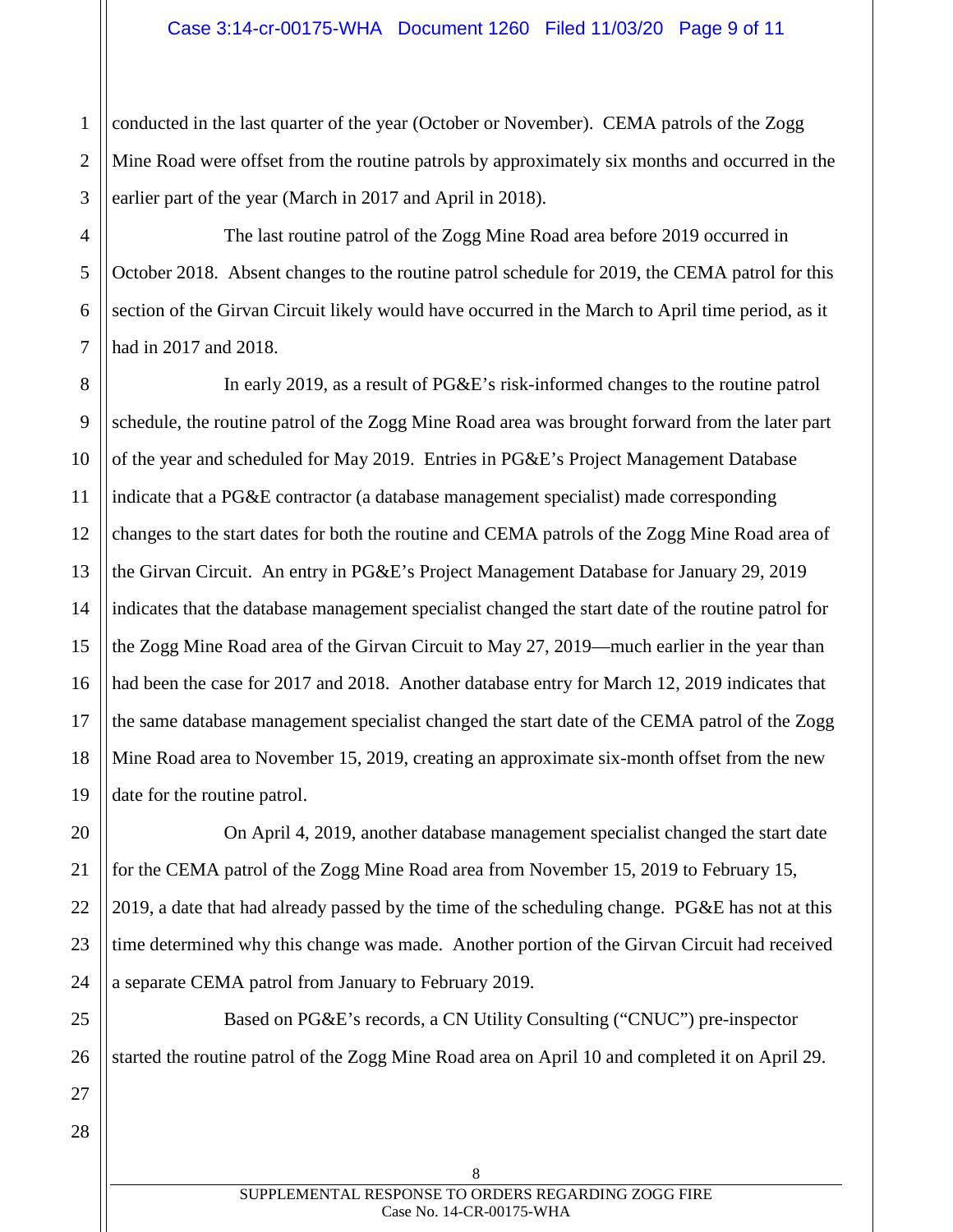2 The circuit map indicates that different pre-inspectors completed routine patrols of other areas of the Girvan Circuit (not including the area of interest) in March 2019.

3 4 5 6 7 8 9 10 12 As noted in PG&E's prior submission, the pre-inspector who conducted the routine patrol of the Zogg Mine Road area submitted two separate records: one stating that he conducted a routine patrol of the Zogg Mine Road area from April 10 to April 29, and another indicating that he conducted a CEMA patrol of the same area on the same dates. All of the trees that the CNUC pre-inspector identified for work from April 10 to April 29 were recorded in PG&E's systems as having been identified during the routine patrol. PG&E's routine vegetation management patrols encompass all of the elements of a CEMA patrol, including inspection for dead, dying and diseased trees. However, PG&E does not regard its routine patrols as counting toward its 2019 WMP target to complete 100% of separate CEMA patrols on line miles in the CEMA scope.

14 15 16 17 18 20 On April 17, 2019, while the routine patrol of the Zogg Mine Road area was underway, a CNUC contractor generated a report indicating that the CEMA patrol of the Zogg Mine Road area (which by this time had been rescheduled for February 15, 2019) was overdue. An entry in the PMD made on April 30, 2019 indicates that the database management specialist who originally input scheduling changes for the Zogg Mine Road area recorded the routine patrol of the Zogg Mine Road area as completed on April 29, 2019. A separate entry in the database made on May 8, 2019 indicates that the same database management specialist recorded the CEMA patrol of the Zogg Mine Road area as also completed on April 29, 2019. CNUC personnel interviewed to date do not recall this particular series of scheduling changes. PG&E is continuing to investigate the matter, including by pulling additional records and reviewing the role of PG&E personnel, and will provide any update in its November 18 submission.

1

11

13

19

SUPPLEMENTAL RESPONSE TO ORDERS REGARDING ZOGG FIRE Case No. 14-CR-00175-WHA